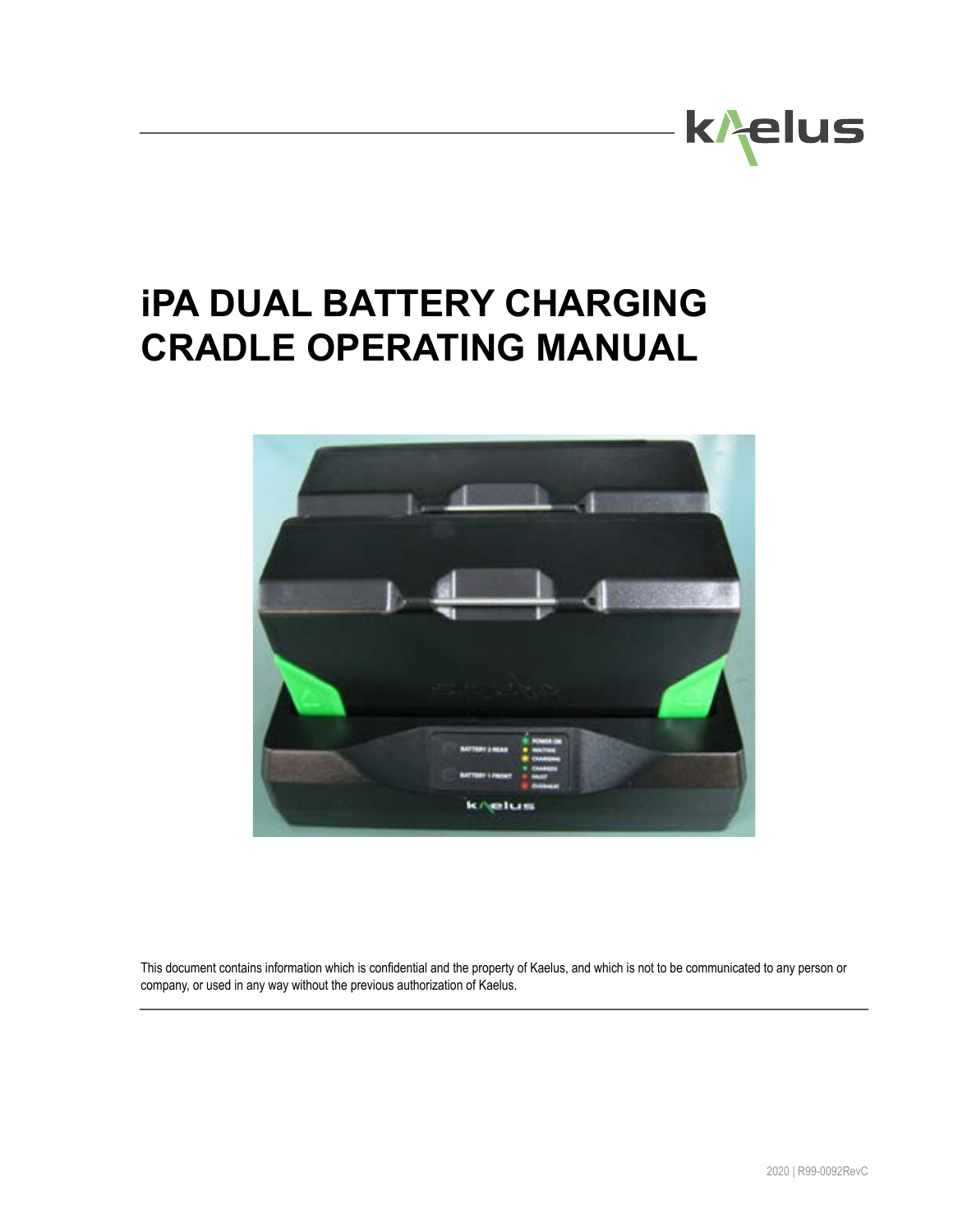| <b>Document Issue</b> | IR | <b>Description of Document Change</b> | <b>Date</b> | <b>Edited By</b> | <b>Authorization</b> |
|-----------------------|----|---------------------------------------|-------------|------------------|----------------------|
| Rev A                 |    | Creation of document by Eng           | 16/05/2013  |                  | <b>MJH</b>           |
| Rev B                 |    | Implementation of new Kaelus format   | 10/11/2017  | <b>SR</b>        | LJ                   |
| Rev C                 |    | Removal of Infinite Branding          | 02/18/2020  | <b>RA</b>        |                      |
|                       |    |                                       |             |                  |                      |
|                       |    |                                       |             |                  |                      |
|                       |    |                                       |             |                  |                      |
|                       |    |                                       |             |                  |                      |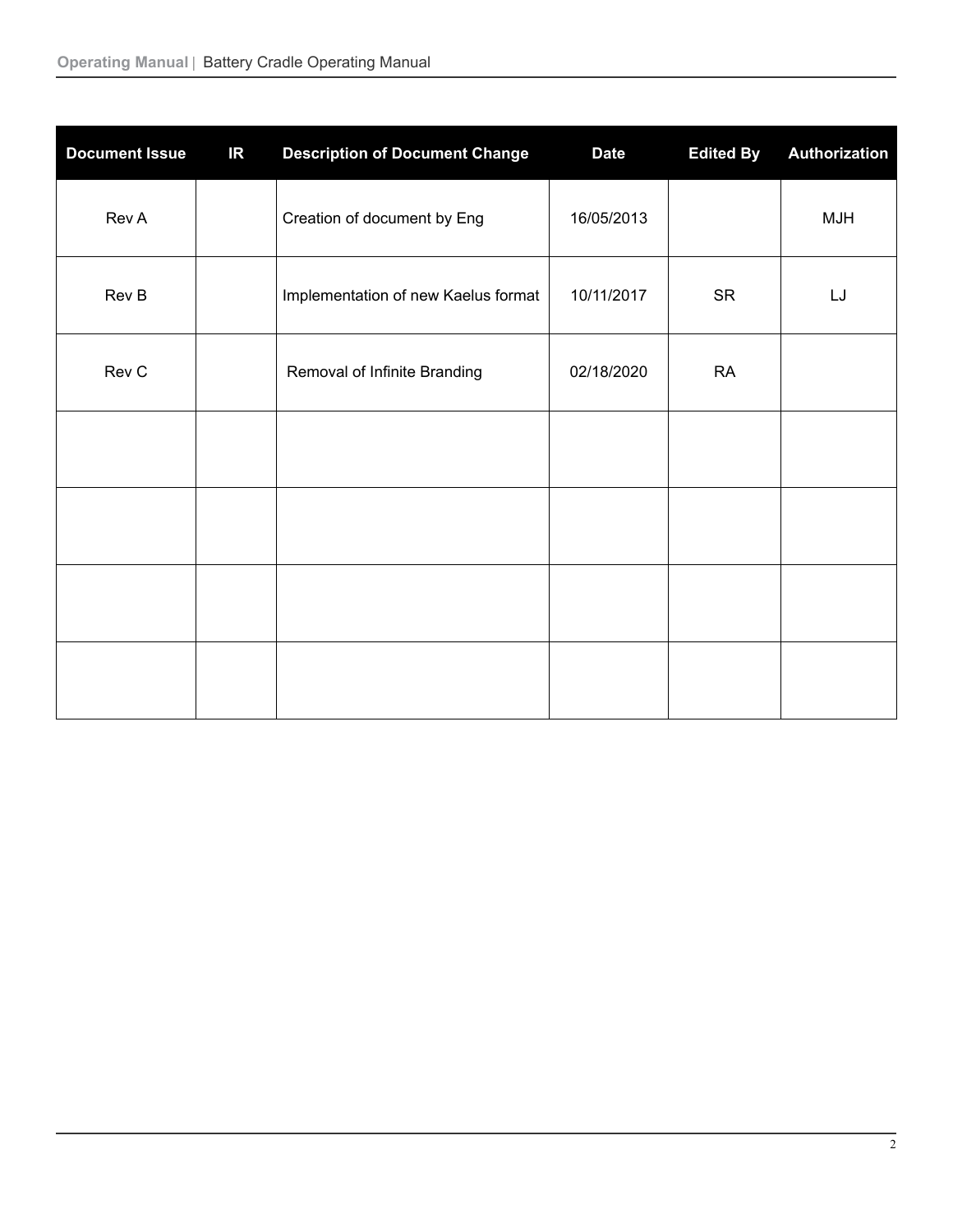

# **Precautions**

# **! WARNING: E L E C T R I C A L H A Z A R D**

This unit charges a 25.9V Li-ion battery pack. The unit performs this charging with a supplied smart charger. This charger is supplied with a protective ground lead for AC supply safety reasons. To maintain this level of protection, the supply lead must always be connected to the supply via a socket with an earth contact.

Do not remove covers as there are no user serviceable parts inside.

#### **GENERAL CONDITIONS OF USE**

This equipment should be protected from the ingress of liquids and precipitation such as rain and snow. The equipment must be operated indoors within the environmental conditions specified in Section 1.3. This equipment is not approved for use in hazardous atmospheres or medical applications.

#### **WARRANTY**

Kaelus warranties all of its products<sup>1</sup> and services to be free from defects in material and workmanship for a period of 60 months from first receipt into customer store. The limit of liability under this warranty shall be to repair or replace any product, or part thereof, which proves to be defective after inspection by Kaelus provided that:

- The products are returned properly packed, carriage paid, to Kaelus or their agent or distributor, at the customer's risk within the warranty period
- An adequate description of fault conditions is included with the returned products
- The products have not been misused, mishandled, overloaded, modified or repaired in anyway, or used for any purpose other than that for which they were designed

Kaelus shall be responsible for one way freight charges, from Brisbane to customer store destinations within Australia.

Repair and replacement work carried out by Kaelus on products manufactured by them, shall be warranted against the same defects re-occurring in a period of 60 months, or until the expiration of the original product warranty, which ever shall be the latter.

Kaelus shall not be liable for any direct or consequential injury, loss or damage incurred through the use, or the inability to use, any Kaelus product. Kaelus reserves the right to make design changes to Kaelus product without incurring any obligation to make the same changes to previously purchased products.

<sup>1</sup> This Warranty does not apply: (a) to consumable parts, such as batteries or protective coatings that are designed to diminish over time, unless failure has occurred due to a defect in materials or workmanship; (b) to cosmetic damage, including but not limited to scratches, dents and broken plastic on ports; (c) to damage caused by use with another product; (d) to damage caused by accident, abuse, misuse, liquid contact, fire, earthquake or other external cause; (e) to damage caused by operating the Product outside published guidelines; (f) to damage caused by service (including upgrades and expansions) performed by anyone who is not a representative of Kaelus or a Kaelus Authorized Service Provider; (g) to a Kaelus Product that has been modified to alter functionality or capability without the written permission of Kaelus; (h) to defects caused by normal wear and tear or otherwise due to the normal aging of the Kaelus Product, or (i) if any serial number has been removed or defaced from the Kaelus Product.

#### **UNPACKING**

Ensure that the total number of boxes of equipment is checked off against the delivery documentation. At the same time inspect for any obvious transit damage. Should any damage be noted, notify the carrier immediately to file a transit damage claim. Do not discard any packing material until notified by the carrier or Kaelus Carefully unpack all containers and check that all items listed on the delivery documentation. Please notify Kaelus of any damaged or missing items from the shipment.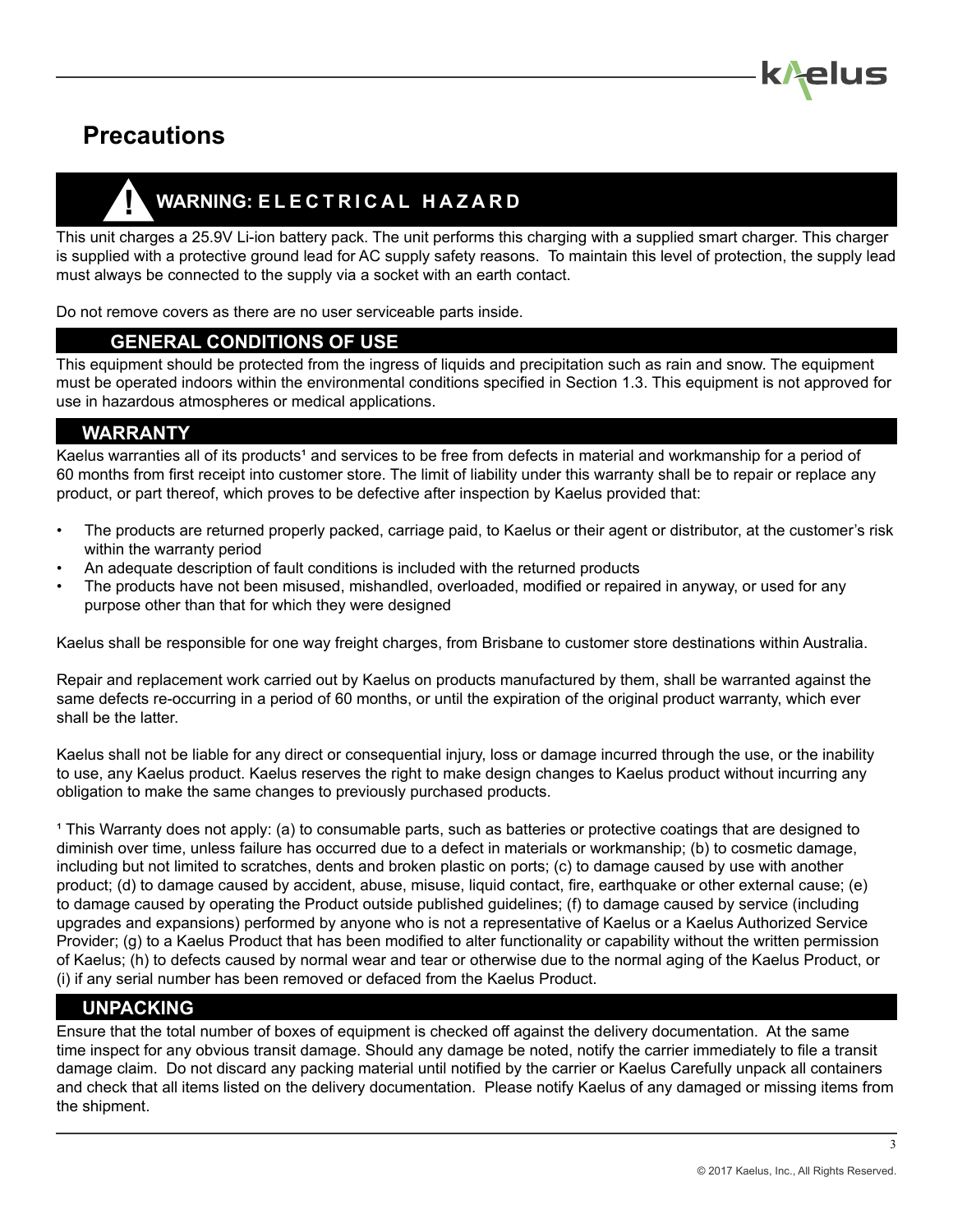# **Table of Contents**

| 1.  | 1.                            | <b>Operating Instructions</b>            | 5              |
|-----|-------------------------------|------------------------------------------|----------------|
| 1.1 | 1.1                           | Introduction                             | 5              |
| 1.2 | 1.2                           | Features                                 | 5              |
| 1.3 |                               | Specifications                           | 5              |
| 2.  | 2.                            | <b>Battery Charge Procedure</b>          | 6              |
| 2.1 | 2.1                           | <b>Connection Procedure</b>              | 6              |
| 3.  |                               | <b>LED Panel And Fault Condition</b>     | $\overline{7}$ |
| 3.1 |                               | Front Panel LED Display                  | $\overline{7}$ |
| 4.  | <b>General Detail</b>         |                                          | 8              |
| 4.1 |                               | Getting The Best From The Test Equipment | 8              |
| 4.2 | <b>Safety Features</b>        |                                          | 8              |
| 4.3 | <b>Handling And Transport</b> |                                          | 8              |
| 4.4 | <b>Cleaning The Equipment</b> |                                          | 9              |
| 4.5 |                               | <b>Troubleshooting Guide</b>             | 9              |
| 4.6 | Declaration Of EC Compliance  |                                          | 9              |
| 4.7 | End of Life Statement         |                                          | 10             |
| 4.8 | Contacts                      |                                          | 10             |

# **List of Figures**

| Figure 1 R92-1979 Battery Charger                                       |    |
|-------------------------------------------------------------------------|----|
| Figure 2 iPA Dual Battery Charging Cradle (R92-0443) (Battery Inserted) | 6. |
| Figure 3 Battery Charging Cradle Front Panel LED DIsplay                |    |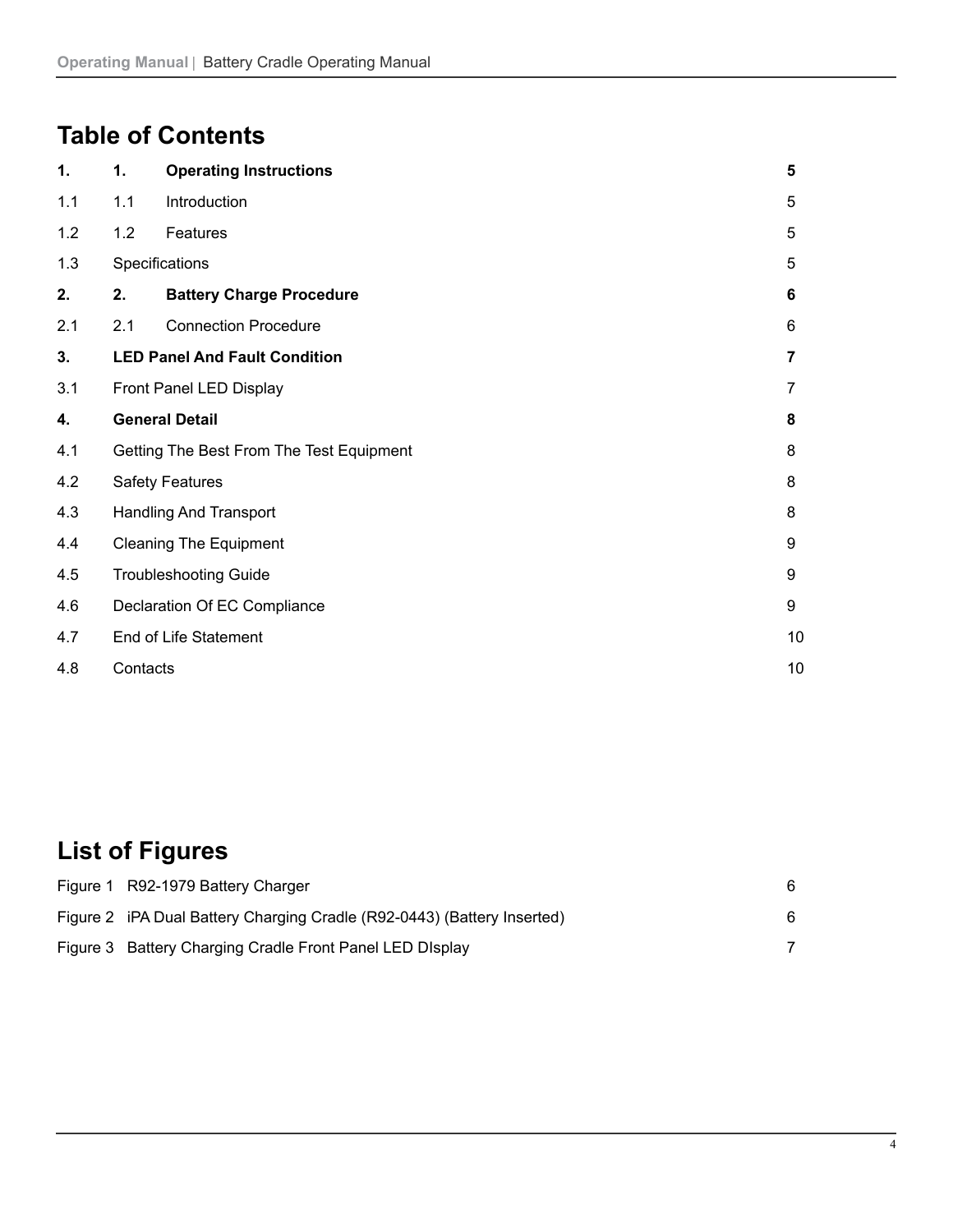# <span id="page-4-0"></span>**1. 1. Operating Instructions**

## **1.1 1.1 Introduction**

This operating manual is for the IPA Dual Battery Charging Cradle (R92-0443).

The charging cradle is available as an option and is intended to be used only with the Universal Smart Charger (R92- 1979) supplied with the IPA Portable Intermodulation Test Set analyser.

The charger can house two batteries simultaneously, one in each slot but can only charge one battery at a time. If there is a battery in each slot the charger will automatically change to the next battery that needs charging.

### **1.2 1.2 Features**

- The charger is designed only to charge authorized batteries with Li-ion chemistry.
- Other types of batteries may not charge or may damage the charger permanently.
- The charger must only be used in a well ventilated and dry area and not be exposed to extreme weather conditions.
- The charger is not suited for outdoor use.
- Care must be taken when charging batteries and they should not be left un-attended for long periods of time.
- Charging time is approximately 2.5 hours.
- It is recommended that the batteries are removed from the charger once fully charged
- Do not open or dismantle the charger.
- There are no service replacement parts inside the charger
- Return to authorized Kaelus service centre for repairs

### **1.3 Specifications**

| <b>Electrical</b>            |                                                    |
|------------------------------|----------------------------------------------------|
| <b>Battery Pack</b>          | 25.9 VDC, 2500mAH Li-ion battery packs (removable) |
| <b>Battery Charging Time</b> | 2.5 hrs min. to 80% charge per battery pack        |
| <b>Battery Charger</b>       | Output: 29.4 VDC, 1.2 Amp                          |

| Mechanical        |                           |  |
|-------------------|---------------------------|--|
| <b>Dimensions</b> | 185 x 135 x 50mm          |  |
| Weight            | $<$ 2 $kg$                |  |
| Cooling           | <b>Natural Convection</b> |  |

| <b>Environmental</b>       |                                                                                          |  |
|----------------------------|------------------------------------------------------------------------------------------|--|
| Max. Operating Temperature | $\frac{1}{2}$ 0°C to +45°C (Operating)<br>-10 $^{\circ}$ C to +60 $^{\circ}$ C (Storage) |  |
| Ingress Protection (IP)    | IP54.                                                                                    |  |
| <b>Relative Humidity</b>   | 5% to 95% RH non-condensing                                                              |  |
| <b>Mechanical Shock</b>    | 40G shock/vibrating rating                                                               |  |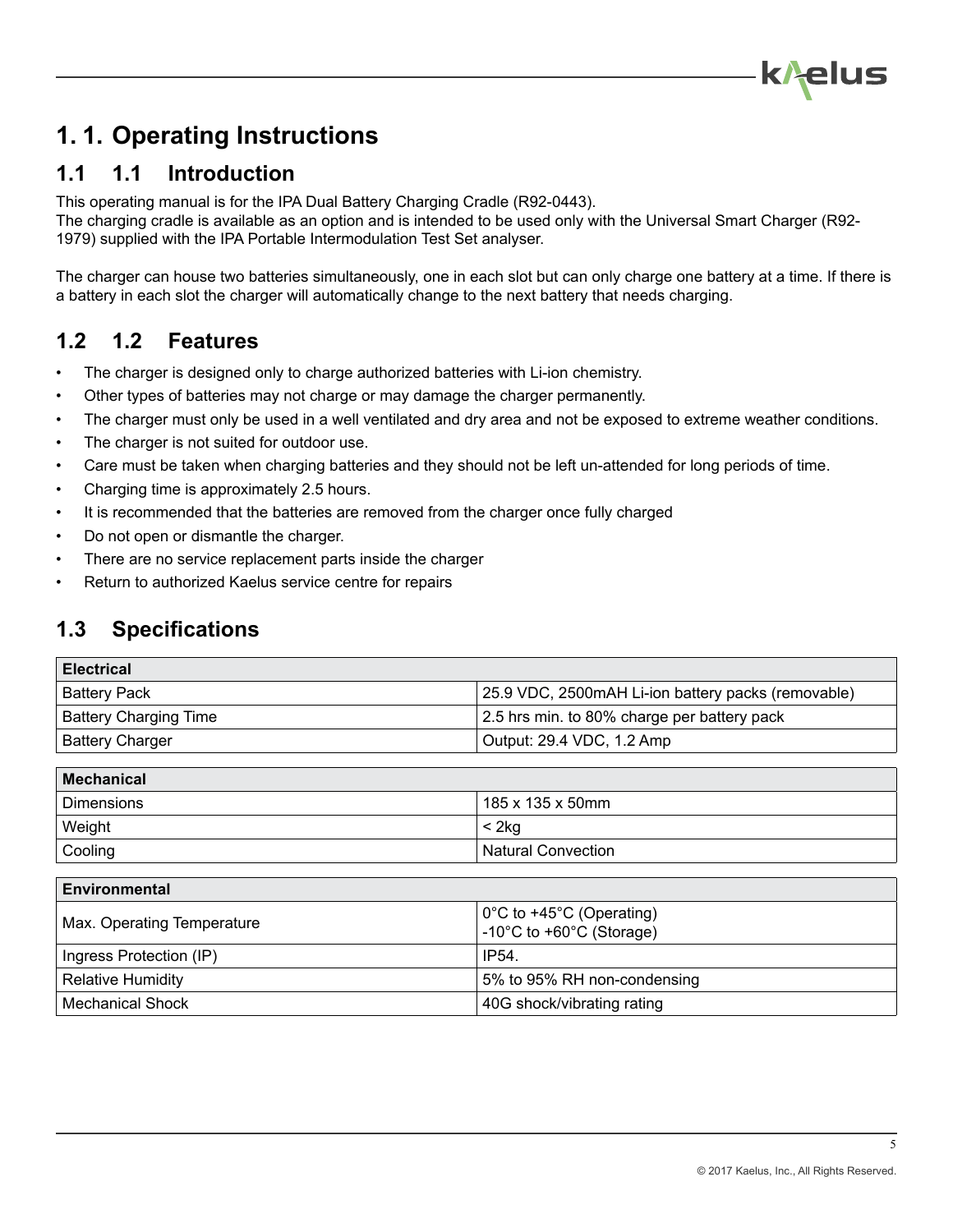# <span id="page-5-0"></span>**2. 2. Battery Charge Procedure**

# **2.1 2.1 Connection Procedure**

- 1. Connect the battery charger (R92-1979) to the charging cradle.
- 2. Now connect the battery charger to the mains supply.
- 3. Both the green LED's should flash alternately.
- 4. Insert a battery into any one slot. The LED corresponding to that slot will start to flash orange/YELLOW and the other LED will go out. The Charging Cradle is now charging the battery.
- 5. When the battery is fully charged, the LED will go solid green. The battery is now ready for use.
- 6. When a battery is inserted into each slot the charger will charge the battery first inserted and then automatically proceed to charging the battery in the second slot once the first battery is fully charged. If a fault condition is detected the charger will automatically start charging the next battery.



**Figure 1 R92-1979 Battery Charger**



**Figure 2 iPA Dual Battery Charging Cradle (R92-0443) (Battery Inserted)**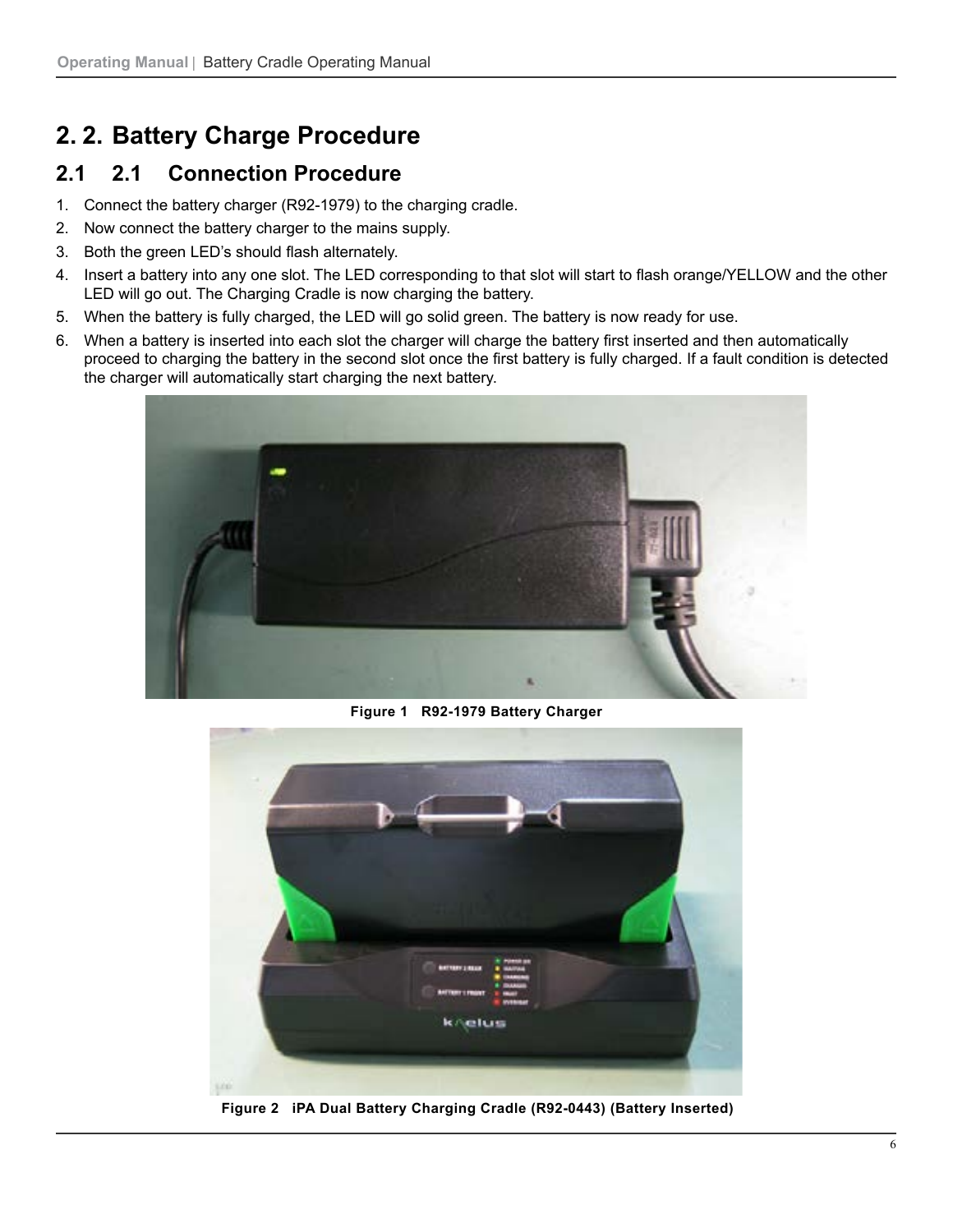

# <span id="page-6-0"></span>**3. LED Panel And Fault Condition**

# **3.1 Front Panel LED Display**



**Figure 3 Battery Charging Cradle Front Panel LED DIsplay**

| <b>LED Indication</b>             | <b>Description</b>                         |
|-----------------------------------|--------------------------------------------|
| Both LED's Flashing GREEN         | Charger ready to accept battery for charge |
| One LED flashing ORANGE/YELLOW    | Battery charging                           |
| One LED solid ORANGE/YELLOW       | Battery in Standby, waiting to charge      |
| One LED solid GREEN               | Battery fully charged                      |
| Both LED's flashing ORANGE/YELLOW | Supply voltage to charger too low          |
| Both LED's flashing RED           | Supply voltage to charger too high         |
| One LED flashing RED              | Battery over/under temperature             |
| <b>LED solid RED</b>              | Battery fault detected                     |
| Both LED's off                    | No power to charger                        |

**Table 1 Condition of Front Panel LED's**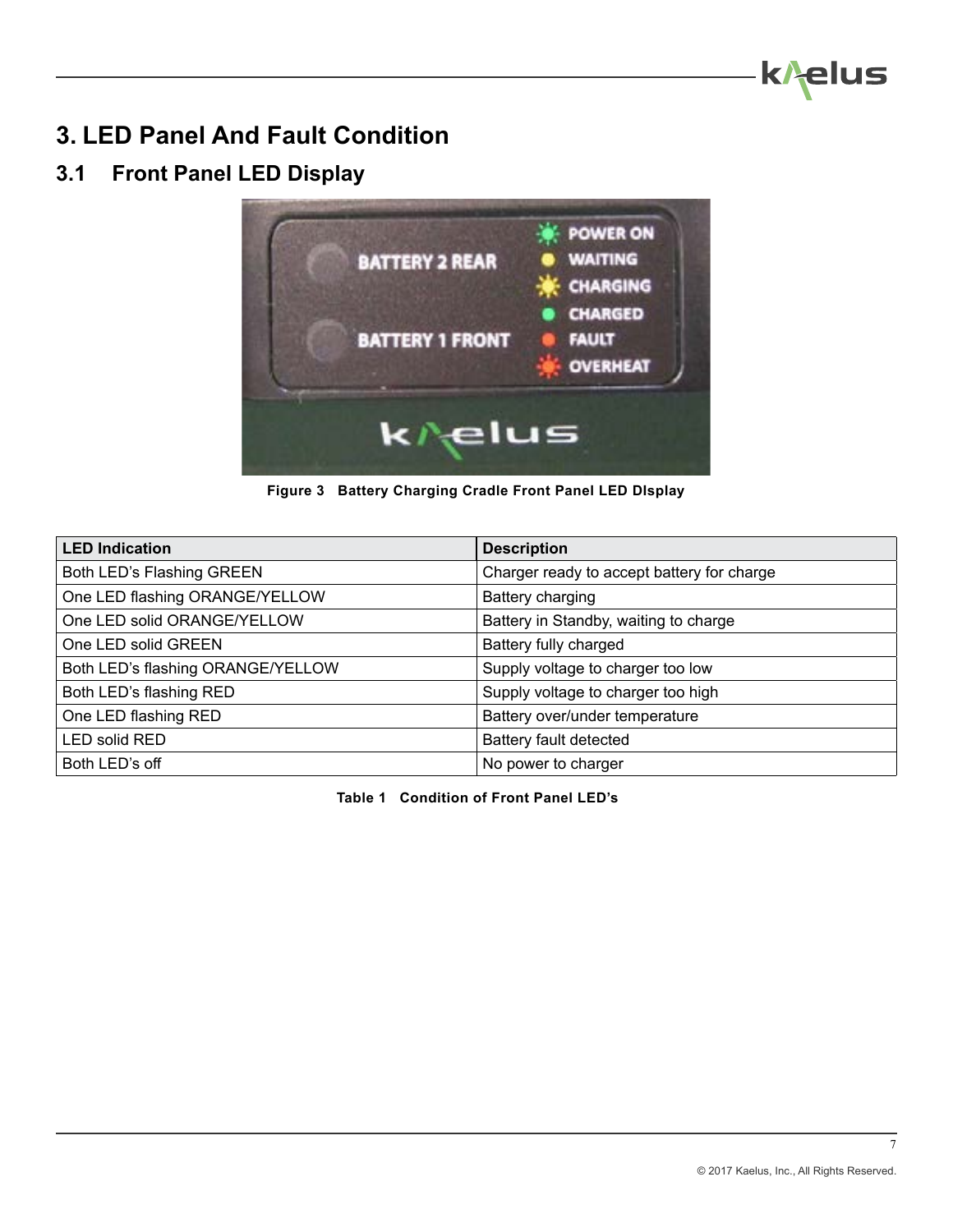# <span id="page-7-0"></span>**4. General Detail**

# **4.1 Getting The Best From The Test Equipment**

There are a number of practices that will allow the best to be gained from the IM test system, especially for taking PIM measurements.

### **DC Connector Care**

- Take good care of the DC battery connectors on the Cradle.
- Care should be taken when mating a battery to the connector of the Battery Cradle. Ensure the mating surfaces lineup correctly, and the connector couples smoothly. DO NOT force the battery into the Cradle.
- Ensure that the Battery pack and Cradle connectors are cleaned regularly as lack of cleanliness can cause connection problems

#### **General Tips and Caution**

- To start charging, connect the R92-1979 Charger to the Charging Cradle and then connect the R92-1979 Charger to the AC supply.
- When charging is complete be sure to remove the batteries from the Charging Cradle.
- When not charging, disconnect the charger from the AC supply.

# **4.2 Safety Features**

There are several features to enhance the Charging Cradle's safety and prevent damage to the instrument. It is important that the operator is aware of these built-in features.

#### **Auto-Charging Control**

- The Charging current automatically turns off when the charge current drops below 200mA.
- If a second battery is inserted, the charger will automatically begin charging the next battery.

#### **Fuses**

•

- The R92-0443 iPA Battery Charging Cradle has a 2 Amp fuse on the internal DC bus to protect the internal circuitry.
- This fuse is not user-accessible or replaceable.

#### **Battery Over-temperature shutdown**

- When the battery temperature rises above 45 °C, the unit shows a battery over-temperature alarm (Red LED, see Table 1) and will stop charging.
- Charging will automatically restart when the Battery temperature drops below 42 °C.
- For lower temperatures the Battery Cradle will stop charging when the Battery temperature reaches 0°C and will automatically restart charging when the Battery temperature rises above 3°C.

# **4.3 Handling And Transport**

The equipment is designed for rugged handling, but it remains a precision instrument and should be handled with care.

- Do ship the equipment in a padded external box where possible
- Airfreight is allowed as there are no dangerous items contained within the Charging Cradle (but battery packs should be transported in accordance with Airline Company regulations).
- Transport via road freight is preferred to air freight due to care of handling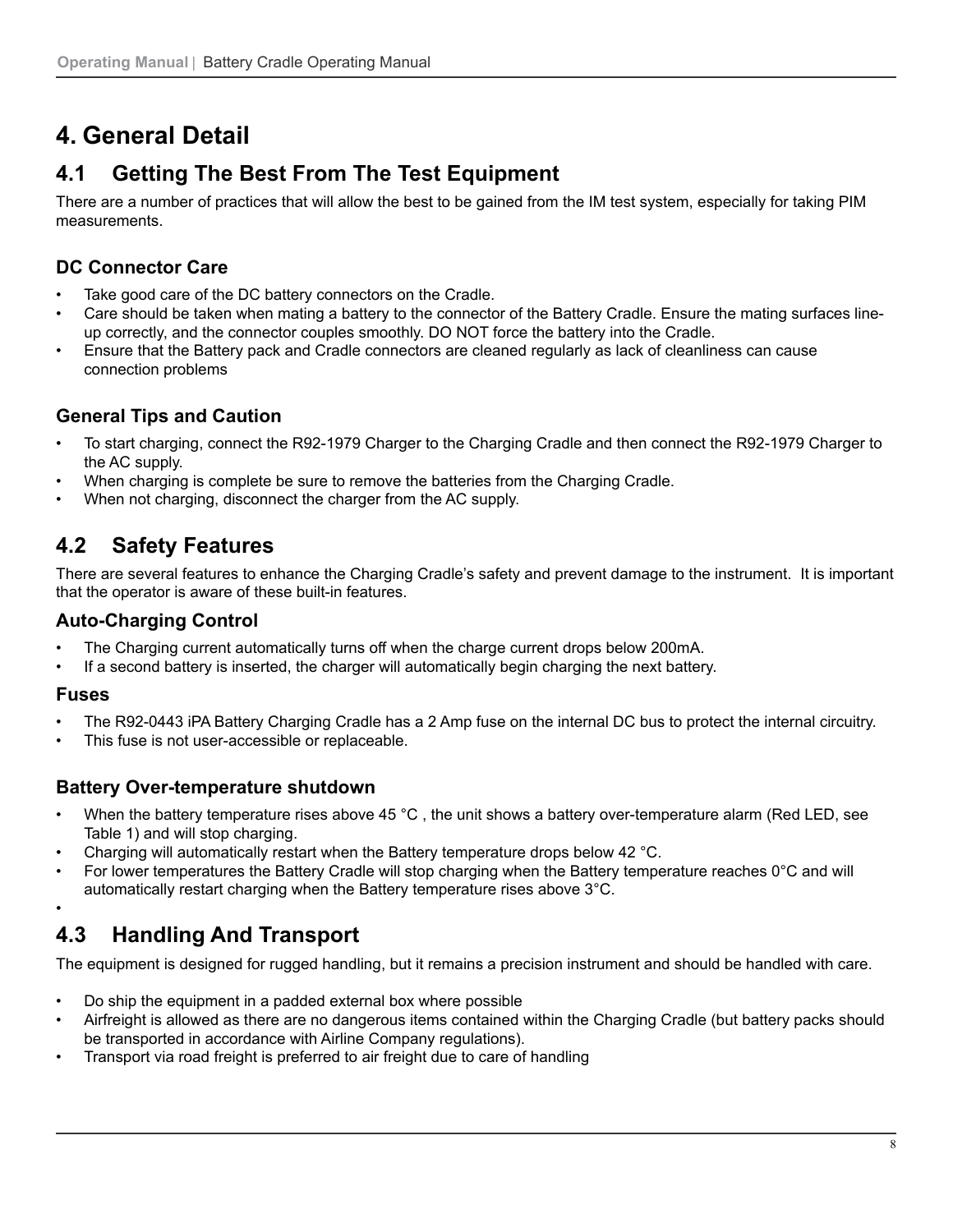

# <span id="page-8-0"></span>**4.4 Cleaning The Equipment**

Before commencing any cleaning, switch off the equipment.

- We recommend that the exterior surface of the Cradle case is cleaned using a soft cloth moistened in water.
- Do not use aerosol or liquid solvent cleaners.
- To prevent damage to the LED display panel, care should be taken not to scratch the surface during use and also when cleaning.
- To prevent the access of moisture and lint into the device, we recommend that the battery slot area should be cleaned by wiping with a slightly damp, lint-free cloth gently over the surface.

### **4.5 Troubleshooting Guide**

If the remedies indicated in the chart below do not solve the problem, consult the manufacturer for further instructions.

### **Power**

#### **No Power upon connecting R92-1979 Charger**

- Check R92-1979 Charger DC and AC power cables.
- Check AC supply.
- If the above action does not fix the problem the Charging Cradle and Charger should both be returned to a Kaelus/ Summitek approved service facility.

## **Operation**

#### **Cradle LED display showing a fault.**

- Battery may be defective. Perform Charging test with another Battery pack.
- Charging Cradle may be defective. Perform Charging test with Battery pack in iPA.
- Consult Manufacturer.

### **4.6 Declaration Of EC Compliance**

Hereby, Kaelus at 34 Corporate Drive, Cannon Hill QLD 4170, AUSTRALIA declares that the following products:

| <b>Part Number</b> | <b>Model Number</b> | <b>Description</b>               |
|--------------------|---------------------|----------------------------------|
| R92-0443           | R92-0443            | iPA Dual Battery Charging Cradle |

bearing the "  $\epsilon$  " marking first affixed in year 2013 is in compliance with the essential requirements of Directive 2004/108/EC (EMC Directive) and Directive 2006/95/EC (LVD Directive) if installed and operated in accordance with manufacturer's instructions.

These products are in conformity with the following European, harmonized and published standards at the date of this declaration